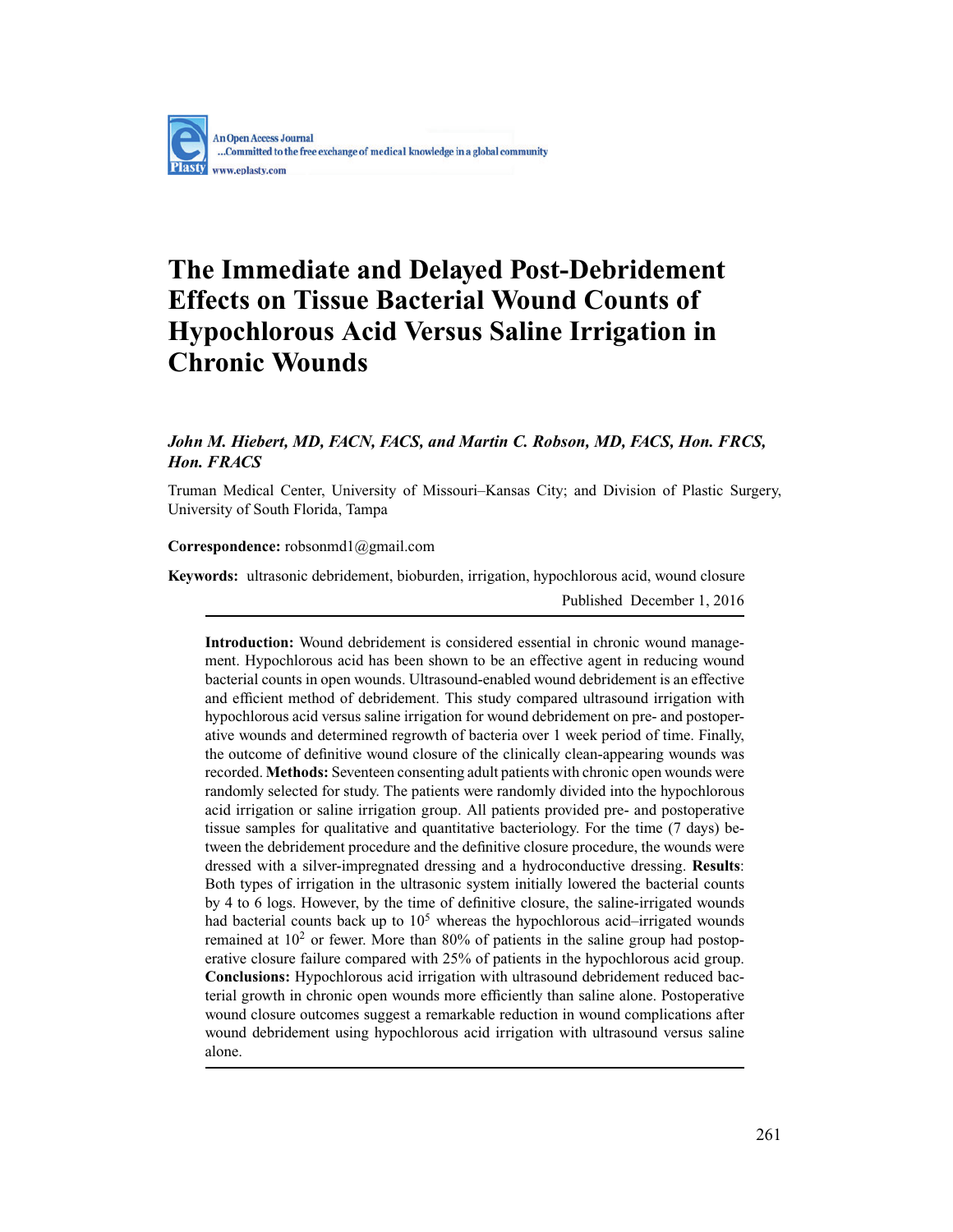**An Open Access Journal** ...Committed to the free exchange of medical knowledge in a global community **Plasty** www.eplasty.com ePlasty VOLUME 16

Wound bed preparation is the management of a wound to accelerate endogenous healing or to facilitate the effectiveness of other therapeutic measures.<sup>1</sup> The concept of wound bed preparation has evolved to provide a systematic approach to removing the barriers to natural wound healing and enhancing the effects of wound therapies.2 To effect wound bed preparation, it is necessary to debride necrotic tissue and debris, decrease excessive wound exudate, decrease the tissue bacterial level, remove deleterious chemical mediators, and set the stage for acceleration of endogenous healing or wound closure by wound approximation, skin graft, or pedicle flap. $3$  This debridement can be accomplished in multiple ways including surgical, mechanical, enzymatic, biological, and autolytic debridement.<sup>4</sup> In addition to removing necrotic and nonviable tissues, debridement removes tissue laden with bacteria and thus the bioburden.<sup>5</sup>

Low-frequency ultrasonic mechanical debridement is useful in chronic wounds because it can combine mechanical debridement, sharp debridement, and continuous saline irrigation while delivering therapeutic ultrasound to the wound bed. $6$  Although saline is usually used as an irrigant with ultrasonic debridement, no specific irrigation solution has been shown to be universally effective.<sup>7</sup> In this study, a noncytotoxic wound solution, hypochlorous acid (HA), was investigated versus saline as an irrigation solution with ultrasonic debridement to determine the relative effectiveness at decreasing the tissue bacterial bioburden in chronic wounds and maintaining the wounds in bacterial balance through wound closure.

## **METHODS**

Seventeen consenting male and female adult patients with chronic stage 3 to 4 wounds of multiple etiologies were randomly selected for study. All patients were stable of metabolic and cardiovascular conditions and without clinical sepsis. All patients received appropriate perioperative antibiotics based on sensitivities and allergic status. All procedures were carried out by a wound surgeon. The patients were alternately divided into 2 groups. Group I patients received HA (Vashe Wound Solution; SteadMed Medical LLC, Fort Worth, Tex) as a wound irrigant with the ultrasonic debridement, and group II patients received saline as an irrigant with the ultrasonic debridement. Debridement was performed in both groups using Misonix low-frequency ultrasound (SonicOne OR, Ultrasonic Debridement System, Misonix Inc, Farmingdale, NY). All patients were anesthetized with general anesthesia or local anesthesia with monitored sedation for surgical procedures, depending on the patient's general condition.

Pre- and postdebridement tissue biopsies were obtained and immediately placed in liquid nitrogen for storage. Following debridement, all wounds were treated with silverimpregnated, time-release, custom-fit dressings, left in place undisturbed for 7 days. Drawtex hydroconductive wound dressings (SteadMed Medical LLC) were used as an outer dressing and held in place with an appropriate size foam dressing. The outer dressings were changed on alternate days or as needed, depending on the volume of wound exudate. All patients remained at bed rest using low-pressure mattresses throughout the study.

At 7 days following the initial debridement, all patients were returned to the operating room, where they were anesthetized, dressings removed, and the wounds biopsied for bacterial quantification. Samples were labeled and stored in liquid nitrogen. An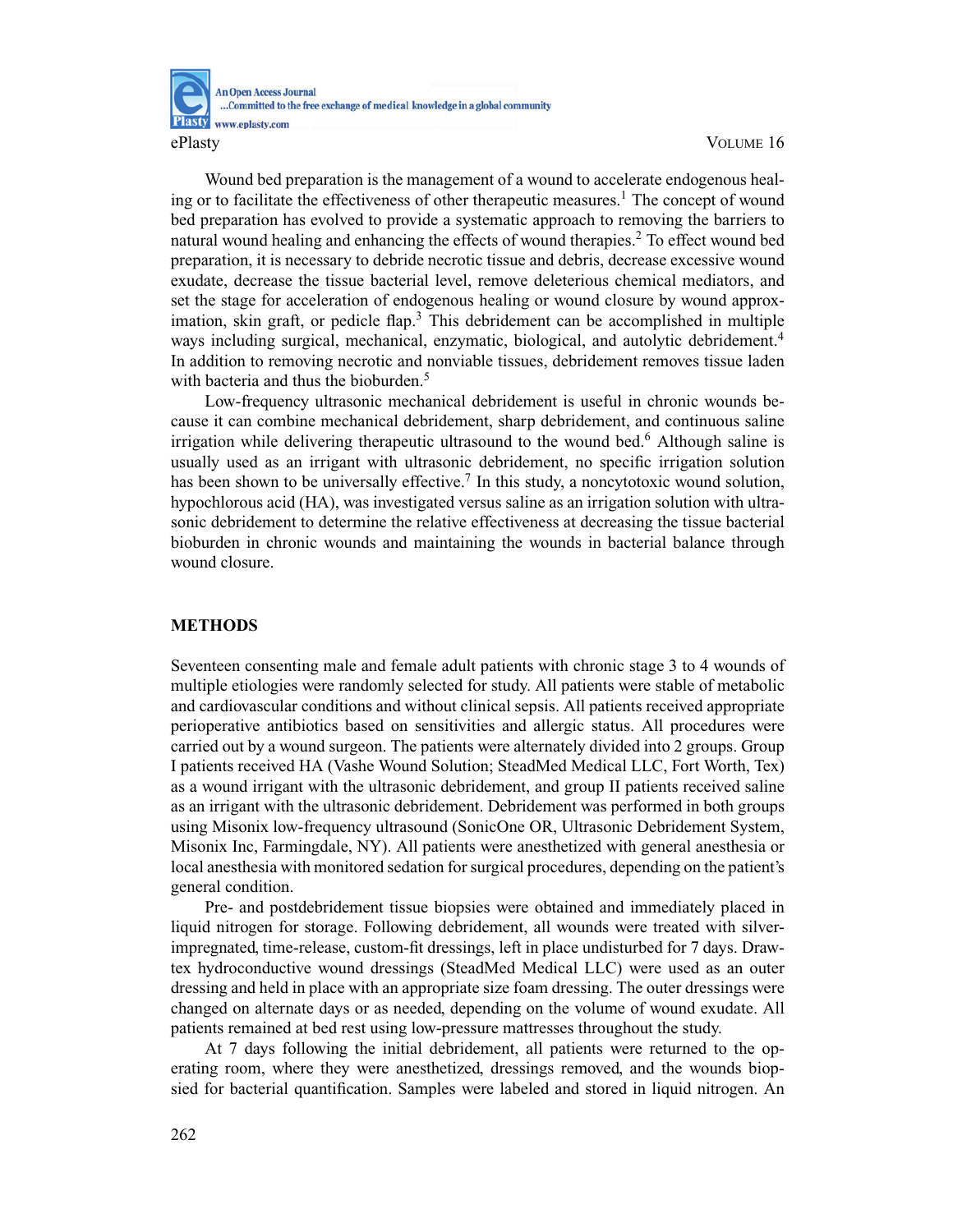

## HIEBERT AND ROBSON

additional biopsy sample was obtained for standard aerobic and anaerobic culture and sensitivities. All patients, following biopsy at 7 days, underwent selective wound closure at that time. The results of surgical closure were recorded at 7 to 10 days following wound closure.

| <b>Patient demographics</b> |                             |                |     | <b>Wound characteristics</b>                    |                      |                                       |
|-----------------------------|-----------------------------|----------------|-----|-------------------------------------------------|----------------------|---------------------------------------|
| <b>Patient</b>              | <b>Ethnic</b><br>background | <b>Sex</b>     | Age | <b>Wound type</b>                               | <b>Osteomyelitis</b> | Wound<br>location                     |
| $1_{I}$                     | African<br>American         | ೆ              | 21  | Pressure sore<br>Stage IV<br>Paraplegic         | $^{+}$               | L. ischium                            |
| 2 <sub>I</sub>              | Caucasian                   | $\overline{P}$ | 49  | Pressure sore<br>Stage IV                       | $^{+}$               | Sacrum                                |
| 3 <sub>1</sub>              | Caucasian                   | $\mathsf{Q}$   | 69  | Pressure sore<br>Stage IV<br>Multiple sclerosis | $^{+}$               | L. ischium                            |
| $\overline{4}$              | Caucasian                   | ♂              | 32  | Pressure sore<br>Stage IV<br>paraplegic         | $^{+}$               | L. ischium                            |
| 5 <sub>I</sub>              | Caucasian                   | ♂              | 43  | Venous<br>diabetic<br>ulcers                    | $\Omega$             | L. leg                                |
| 6 <sub>I</sub>              | African<br>American         | $\mathsf{P}$   | 56  | Venous ulcer<br>Stage III                       | $\Omega$             | L. leg                                |
| 7 <sub>I</sub>              | Caucasian                   | $\mathsf{Q}$   | 61  | AK Stump<br>2-y infection<br>Obese<br>Diabetic  | $\Omega$             | R. thigh                              |
| 8 <sub>I</sub>              | Caucasian                   | $\mathsf{Q}$   | 58  | Multiple pressure<br>sores<br>Stage IV x 3      | $^{+}$               | <b>Sacrum</b><br>L. and R.<br>ischium |
| 9 <sub>1</sub>              | Caucasian                   | $\mathsf{Q}$   | 49  | Pressure sore<br>Stage IV                       | $\Omega$             | Sacrum<br>L. ischium                  |

**Table 1.** *Group I hypochlorous acid irrigation*

Data were recorded pre- and postoperative debridement on day 1, at 7 days postdebridement prior to wound closure, and 7 to 10 days following wound closure. Clinical outcome data were compared 3 weeks after the definitive surgery. Mean bacterial counts for each patient group were determined at each time point and expressed as CFU (colonyforming unit) per gram of tissue. These values were compared at each time point using a 1-way analysis of variance. Post hoc analyses of differences between groups were carried out using Tukey's test, with  $P < 0.05$  considered significant. Sigma Stat statistical software (Jandel Scientific, Corte Madera, Calif) was used for data analysis.

# **RESULTS**

The results of this clinical study are demonstrated in Tables 1-4 and Figure 1. Tables 1 and 2 reflect the patient demographics and wound type. Tables 3 and 4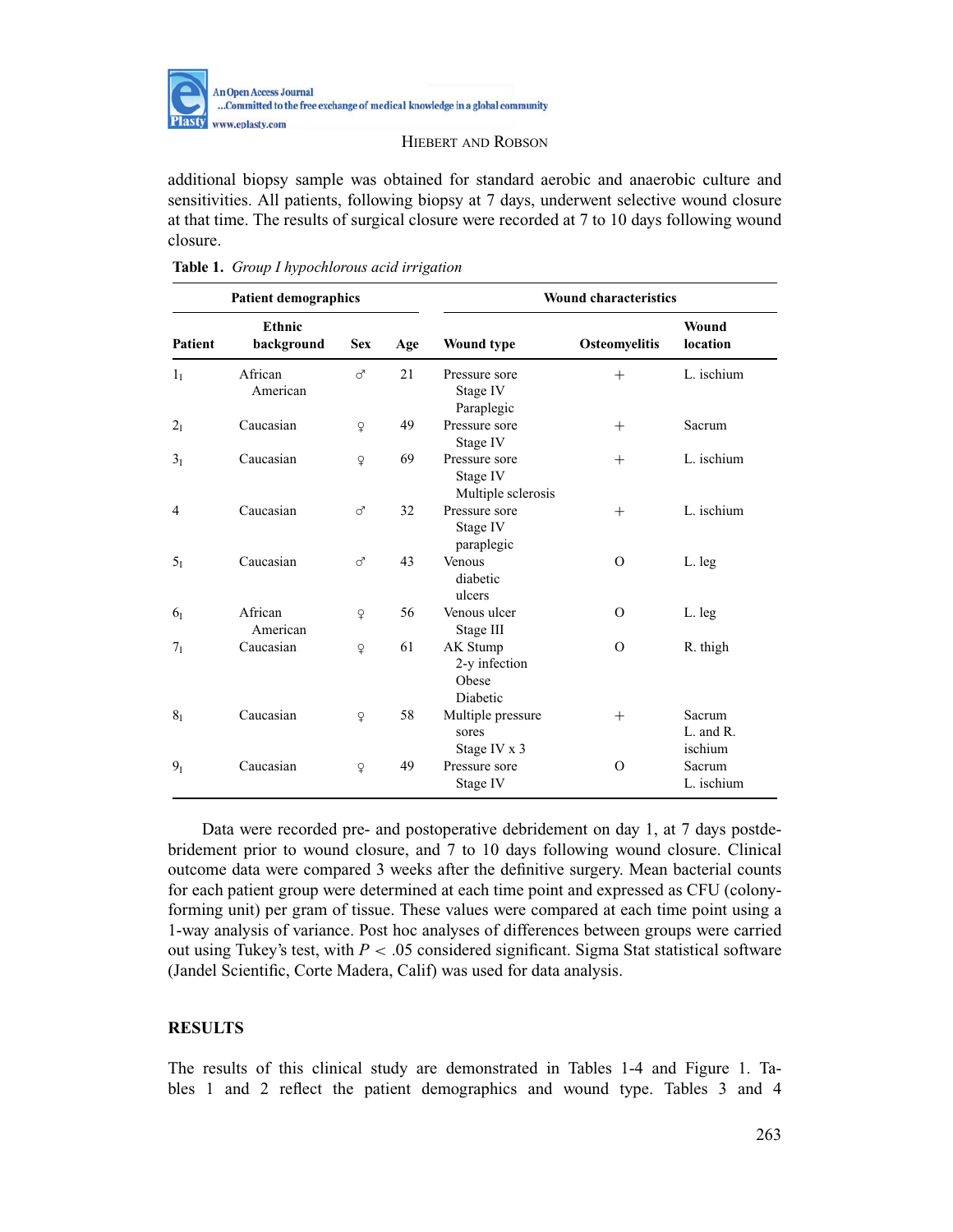

demonstrate comparable effective bacterial bioburden reduction in both groups I and II immediately after debridement. At 7 days after debridement, a significant difference  $(P < .05)$  was observed between the 2 groups. Group I treated with HA irrigation showed sustained suppression of bacterial growth. However, group II patients treated with saline irrigation showed growth of bacteria to near predebridement levels at 7 days.

| <b>Patient demographics</b> |                          |              |     | <b>Wound characteristics</b>                     |               |                   |
|-----------------------------|--------------------------|--------------|-----|--------------------------------------------------|---------------|-------------------|
| <b>Patient</b>              | <b>Ethnic background</b> | <b>Sex</b>   | Age | <b>Wound type</b>                                | Osteomyelitis | Wound<br>location |
| 1 <sub>II</sub>             | Hispanic                 | ♂            | 32  | Pressure sore<br>Stage IV<br>Paraplegic          | $^{+}$        | L. ischium        |
| 2 <sub>II</sub>             | African American         | ♂            | 21  | Pressure sore<br>Stage IV<br>Paraplegic          | $^{+}$        | L. ischium        |
| 3 <sub>II</sub>             | Caucasian                | $\mathsf{Q}$ | 56  | Pressure sore<br>Stage IV<br>Obese               | $^{+}$        | Sacrum            |
| 4 <sub>II</sub>             | Caucasian                | $\mathsf{Q}$ | 54  | Pressure sore<br>Stage IV<br>Paraplegic<br>Obese | 0             | Sacrum            |
| 5 <sub>II</sub>             | Caucasian                | ♂            | 43  | Venous/traumatic<br>ulcer<br>Stage III<br>Obese  | O             | L. lower leg      |
| 6 <sub>II</sub>             | Caucasian                | $\mathsf{Q}$ | 65  | Pressure sore<br>Stage III<br>Obese              | $^{+}$        | L. buttock        |
| 7 <sub>II</sub>             | Caucasian                | ♂            | 46  | Pressure sore<br>Stage IV<br>Obese               | $\Omega$      | Sacrum            |
| $8_{\text{II}}$             | Caucasian                | ♂            | 62  | Diabetic ulcer<br>Stage III                      | $\Omega$      | R. foot           |

**Table 2.** *Group II saline irrigation in ultrasound debridement*

The clinical outcomes of surgical wound closure demonstrated fewer postoperative complications in group I patients  $(25%)$  than in group II patients  $(>80%)$ . The wounds in both groups were not clinically distinguishable one from the other group at 7 days postdebridement when the wounds were scheduled for closure. These observations were made by 1 experienced surgeon without knowledge of the bacterial quantification results. One patient with complication in group I died 7 days after sacral wound closure due to myocardial disease. The wound closure at that time, however, was intact and did not appear to contribute to the mortality.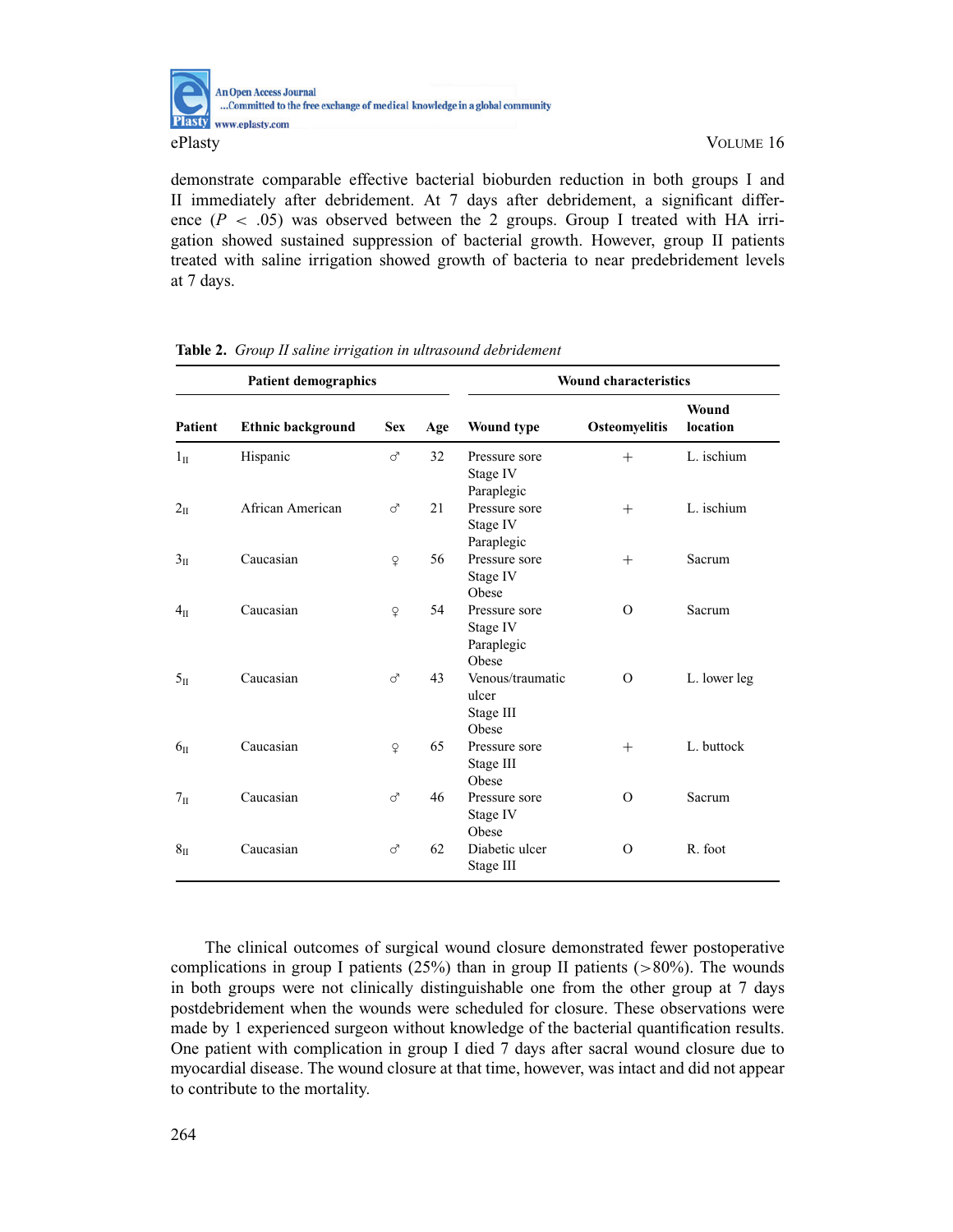

### HIEBERT AND ROBSON

#### Mean Bacterial Wound Count Log.

## Pseudomonas A

#### In Wound Debridement

#### Using Hypochlorous Acid cs. Saline Irrigation



**Figure 1.** Mean bacterial wound count log. *Pseudomonas aeruginosa* in wound debridement using hypochlorous acid versus saline irrigation.

## **DISCUSSION**

To effect adequate debridement, nonviable tissue, debris, and bacteria must be removed from chronic wounds. A high tissue bacterial bioburden has been associated with a failure of wound healing.6 The level of tissue bacterial bioburden that inhibits healing has been shown in multiple studies to be greater than  $10^5$  or at least  $1 \times 10^6$  bacteria per gram of tissue.8,9 Such high levels of tissue bacteria can be present without clinical signs of infection and when present can deleteriously affect wound healing<sup>10</sup> and prevent wound closure by wound approximation, skin graft, or pedicle flap.8

Low-energy ultrasonic mechanical debridement as used in this study has been reported to effectively debride wounds without causing excessive tissue trauma.<sup>9</sup> Advantages of ultrasound to healing include release of nitrous oxide via fluid shear stress stimulation of cells resulting in resolution of vasospasm, thereby increasing blood flow around the wound.<sup>11</sup> In addition, fibroblasts, macrophages, and endothelial cells are stimulated.<sup>12</sup>

Wound antiseptics have been useful as wound irrigants, but some such as Dakin's solution and chlorhexidine have been reported to be cytotoxic.<sup>13,14</sup> Hypochlorous acid has been demonstrated to be noncytotoxic, so was chosen as an irrigant in this study.<sup>15</sup> The antibacterial effects of HA maintained the debrided wounds in bacterial balance during the 7-day period until wound closure was performed. Despite the fact that clinically the wounds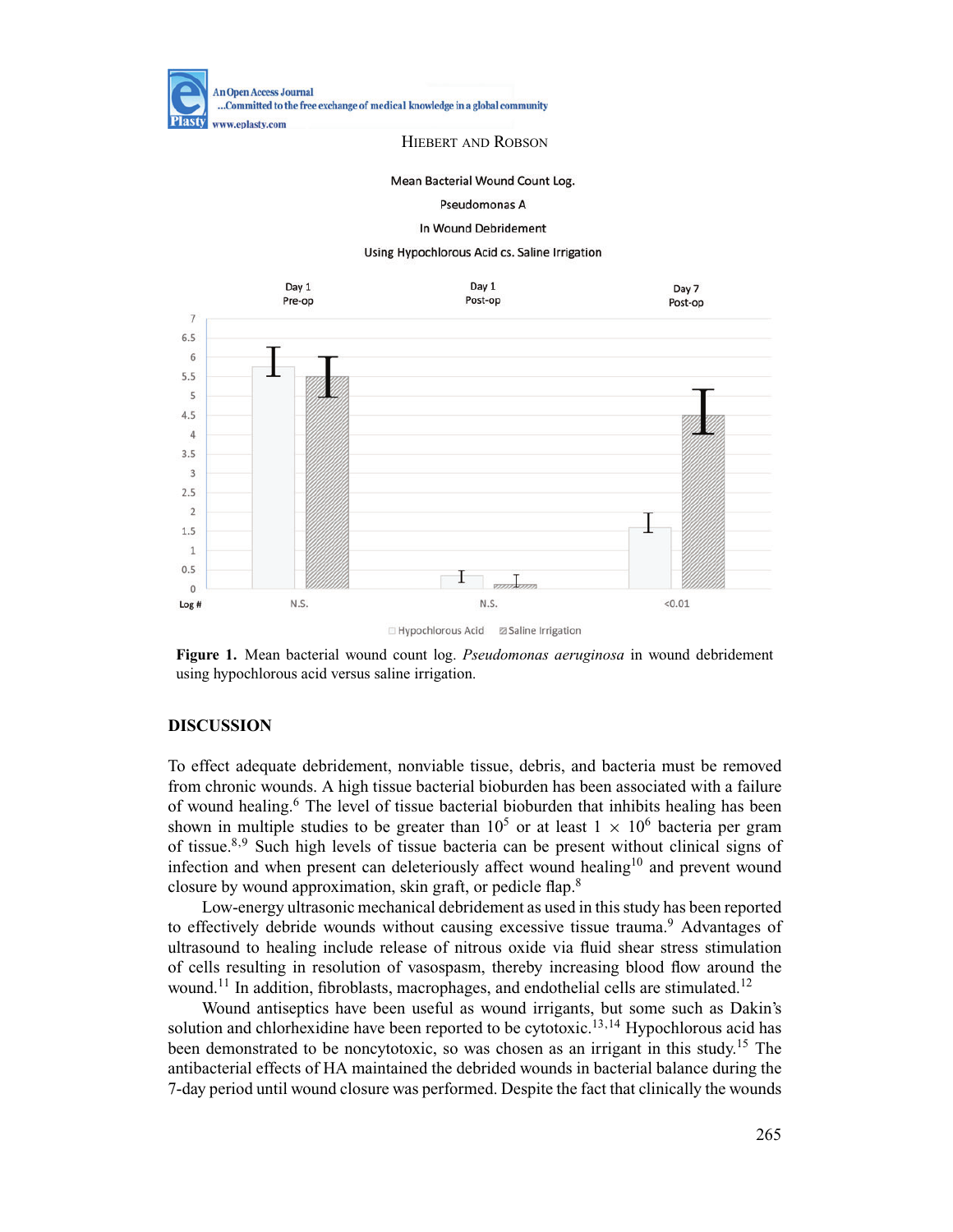

in both groups I and II patients appeared ready for closure, the wounds in group II patients that had been irrigated with saline had an increased bioburden and more than 80% of the wound closures were unsuccessful. This lack of correlation between clinical judgment and bacterial invasion of the tissue was as reported by Serena et al.<sup>10</sup>

**Table 3.** *Group I hypochlorous acid irrigation: Wound bacterial quantification and surgical closure outcome*

| <b>Patient</b> | Day 1<br>preoperative<br>debridement<br>bacterial count | Day 1<br>postoperative<br>debridement<br>bacterial count | Day 7<br>preoperative<br>closure<br>bacterial count | Day 14<br>wound closure<br>outcome |
|----------------|---------------------------------------------------------|----------------------------------------------------------|-----------------------------------------------------|------------------------------------|
| 1 <sub>I</sub> | $X$ Pseudomonas $106$                                   | $X: 10^2$                                                | $X: 10^2$                                           | Wound healed                       |
|                | K Klebsiella $10^4$                                     | K: 10 <sup>2</sup>                                       | K: 10                                               | No complications                   |
| 2 <sub>I</sub> | $X$ Pseudomonas $107$                                   | $X: 10^3$                                                | X: 10                                               | Wound healed                       |
|                | S Staphylococcus aureus                                 | S: 0                                                     | S: 0                                                | No complications                   |
|                | $10^{5}$                                                | $E: 10^2$                                                | $E: 10^2$                                           |                                    |
|                | $E$ <i>Enterococcus</i> $106$                           |                                                          |                                                     |                                    |
| 3 <sub>1</sub> | $X$ Pseudomonas $106$                                   | X: 0                                                     | $X: 10^2$                                           | Wound healed                       |
|                | S Staphylococcus aureus<br>$10^{5}$                     | S: 10 <sup>2</sup>                                       | S: 10 <sup>2</sup>                                  | No complications                   |
| 4 <sub>I</sub> | $X$ Pseudomonas $107$                                   | X: 0                                                     | $X: 10^2$                                           | Wound healed                       |
|                | S Staphylococcus aureus<br>10 <sup>4</sup>              | S: 0                                                     | S: 0                                                | No complications                   |
| 5 <sub>I</sub> | X Pseudomonas $10^5$                                    | X: 10                                                    | X: 10                                               |                                    |
|                | S Staphylococcus aureus<br>$10^{5}$                     | S: 0                                                     | S: 0                                                |                                    |
| 6 <sub>I</sub> | X Pseudomonas 10 <sup>5</sup>                           | X: 10                                                    | $X: 10^2$                                           | Wound healed                       |
|                | E Escherichia coli 10 <sup>5</sup>                      | E: 0                                                     | E: 0                                                |                                    |
| 7 <sub>I</sub> | X Pseudomonas 10 <sup>4</sup>                           | X: 10                                                    | $X: 10^2$                                           | 2-cm wound                         |
|                | S Staphylococcus aureus                                 | S: 0                                                     | S: 10                                               | Dehiscence 2 <sup>o</sup> to       |
|                | $10^{5}$                                                | E:10                                                     | E: 0                                                | delayed                            |
|                | $E$ <i>Enterococcus</i> $104$                           |                                                          |                                                     | anticoagulation                    |
| 8 <sub>1</sub> | $X$ Pseudomonas $104$                                   | X: 0                                                     | X: 10                                               | Day 6                              |
|                | S Staphylococcus aureus                                 | S: 0                                                     | S: 10                                               | 100%                               |
|                | $10^{5}$                                                |                                                          |                                                     | Graft                              |
| 9 <sub>I</sub> | $X$ Pseudomonas $105$                                   | X: 10                                                    | X: 10 <sup>2</sup>                                  | Small partial                      |
|                | K Klebsiella 10 <sup>4</sup>                            | K:10                                                     | K: 0                                                | dehiscence                         |

# **CONCLUSIONS**

This study demonstrates that ultrasound debridement is an effective method to lower tissue bacterial counts in chronic wounds. It also demonstrated that HA is more effective than saline as an irrigant with ultrasonic debridement for maintaining wounds post–initial debridement until wound closure can be performed. The results of surgical closure reconfirms that the bacterial load in wounds influences closure outcome when clinical judgment cannot discriminate between wounds with a high bioburden and those in bacterial balance. Using tissue bacterial levels can predict safe wound closure and reduce the need for repeated debridement or staging of wound closure. Finally, the clinical outcomes of surgical wound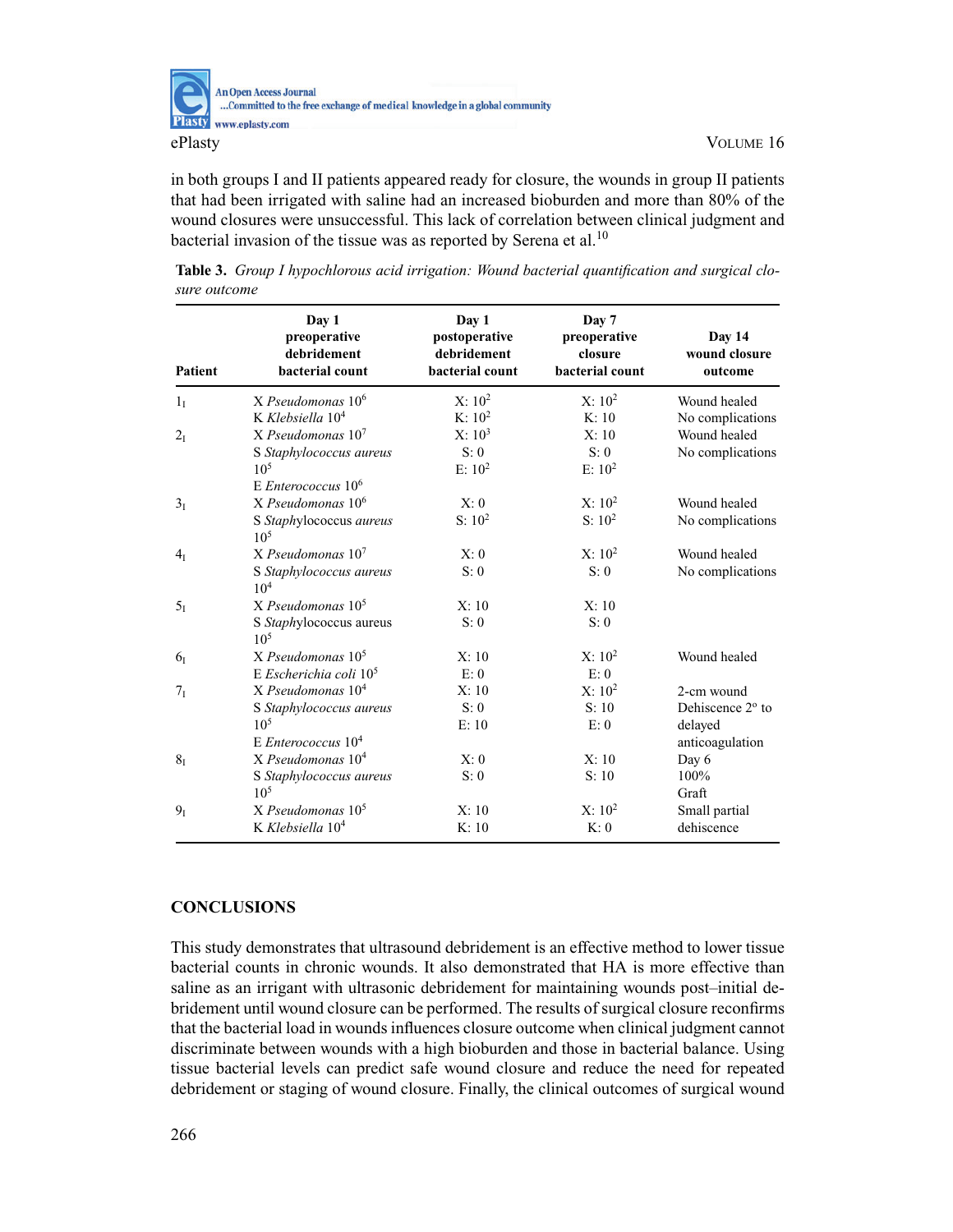

## HIEBERT AND ROBSON

closure of chronic wounds 7 days after ultrasonic debridement were superior when HA was used as an irrigant in the ultrasonic debrider as compared with the more commonly used saline as an irrigant.

| <b>Patient</b>  | Day 1<br>preoperative<br>debridement                                                                                 | Day 1<br>postoperative<br>debridement                                             | Day 7<br>preoperative<br>closure                                                            | <b>Day 14</b><br>wound closure<br>outcome                |
|-----------------|----------------------------------------------------------------------------------------------------------------------|-----------------------------------------------------------------------------------|---------------------------------------------------------------------------------------------|----------------------------------------------------------|
| 1 <sub>II</sub> | $X$ Pseudomonas $106$<br>S Staphylococcus<br>aureus $103$                                                            | X Pseudomonas $10^2$<br>S Staphylococcus<br><i>aureus</i> 0                       | $X$ Pseudomonas $105$<br>S Staphylococcus<br>aureus 10 <sup>5</sup>                         | Wound dehiscence<br>Day 4<br>postoperatively             |
| $2_{\rm II}$    | $X$ Pseudomonas $107$<br>E Enterococcus 10 <sup>4</sup>                                                              | X Pseudomonas 10<br>E Enterococcus 0                                              | $X$ Pseudomonas $102$<br>$E$ <i>Enterococcus</i> $102$                                      | Wound closed<br>No complication                          |
| 3 <sub>II</sub> | X Pseudomonas 10 <sup>6</sup><br>S Staphylococcus<br><i>aureus</i> 10 <sup>5</sup>                                   | X Pseudomonas $10^2$<br>S Staphylococcus<br><i>aureus</i> 0                       | $X$ Pseudomonas $104$<br>S Staphylococcus<br>aureus $104$                                   | Wound closed<br>Small wound<br>dehiscence                |
| $4_{\text{II}}$ | $X$ Pseudomonas $105$<br>S Staphylococcus<br>aureus 10 <sup>6</sup><br>$E$ <i>Enterococcus</i> $104$                 | X Pseudomonas 0<br>S Staphylococcus<br>aureus $102$<br>E Enterococcus 0           | $X$ Pseudomonas $10^3$<br>S Staphylococcus<br>aureus $104$<br>$E$ <i>Enterococcus</i> $105$ | Wound closed<br>Postop infection<br>Day 4                |
| $5_{\text{II}}$ | $X$ Pseudomonas $104$<br>S Staphylococcus<br><i>aureus</i> 10 <sup>4</sup>                                           | X Pseudomonas 10<br>S Staphylococcus<br><i>aureus</i> 0                           | $X$ Pseudomonas $105$<br>S Staphylococcus<br><i>aureus</i> 10 <sup>3</sup>                  | Wound closed<br>Postoperative<br>infection<br>Graft lost |
| 6 <sub>II</sub> | S Staphylococcus<br><i>aureus</i> 10 <sup>5</sup>                                                                    | S Staphylococcus<br><i>aureus</i> 10                                              | S Staphylococcus<br><i>aureus</i> 10 <sup>5</sup>                                           | Graft failed                                             |
| 7 <sub>II</sub> | $X$ Pseudomonas $106$<br>S Staphylococcus<br><i>aureus</i> 10 <sup>5</sup>                                           | X Pseudomonas 10<br>S Staphylococcus<br><i>aureus</i> 10                          | $X$ Pseudomonas $104$<br>S Staphylococcus<br><i>aureus</i> 10 <sup>5</sup>                  | Partial dehiscence<br>Day 5                              |
| $8_{\rm II}$    | X Pseudomonas 10 <sup>6</sup><br>S Staphylococcus<br>aureus 10 <sup>4</sup><br>E Escherichia coli<br>10 <sup>5</sup> | $X$ Pseudomonas $102$<br>S Staphylococcus<br>aureus 0<br>E Escherichia coli<br>10 | $X$ Pseudomonas $105$<br>S Staphylococcus<br>aureus $102$<br>E Escherichia coli<br>$10^{5}$ | Wound infection<br>Day 4                                 |

**Table 4.** *Group II saline irrigation: Wound bacterial quantification and surgical closure outcome*

## **REFERENCES**

- 1. Schultz GS, Sibbald RG, Falanga V, et al. Wound bed preparation: a systematic approach to wound management. *Wound Rep Regen.* 2003;11(suppl 1):S1-28.
- 2. Schultz GS, Barillo DJ, Mozingo DW, Chin GA, Members Wound Bed Advisory Board. Wound bed preparation and a brief history of TIME. *Int Wound J.* 2004;1:19-32.
- 3. Robson MC.. Advancing the science of wound bed preparation for chronic wounds. *Ostomy Wound Manag.* 2012;58(12):2-3.
- 4. Franz MG, Robson MC, Steed DL, et al. Guidelines to aid healing of acute wounds by decreasing impediments to healing. *Wound Rep Regen.* 2008;16:723-48.
- 5. Robson MC, Steed DL, Franz MG. Wound healing: biologic features and approaches to maximize healing trajectories. *Current Probl Surg.* 2001;38:61-140.
- 6. Suzuki K, Cowan L. Current concepts of wound debridement. *Podiatry Today.* 2009;22(7):40-8.
- 7. Barnes S, Spencer M, Graham D, Johnson HB. Surgical wound irrigation: a call for evidence-based standardization of practice. *Am J Infect Control.* 2014;42:525-9.